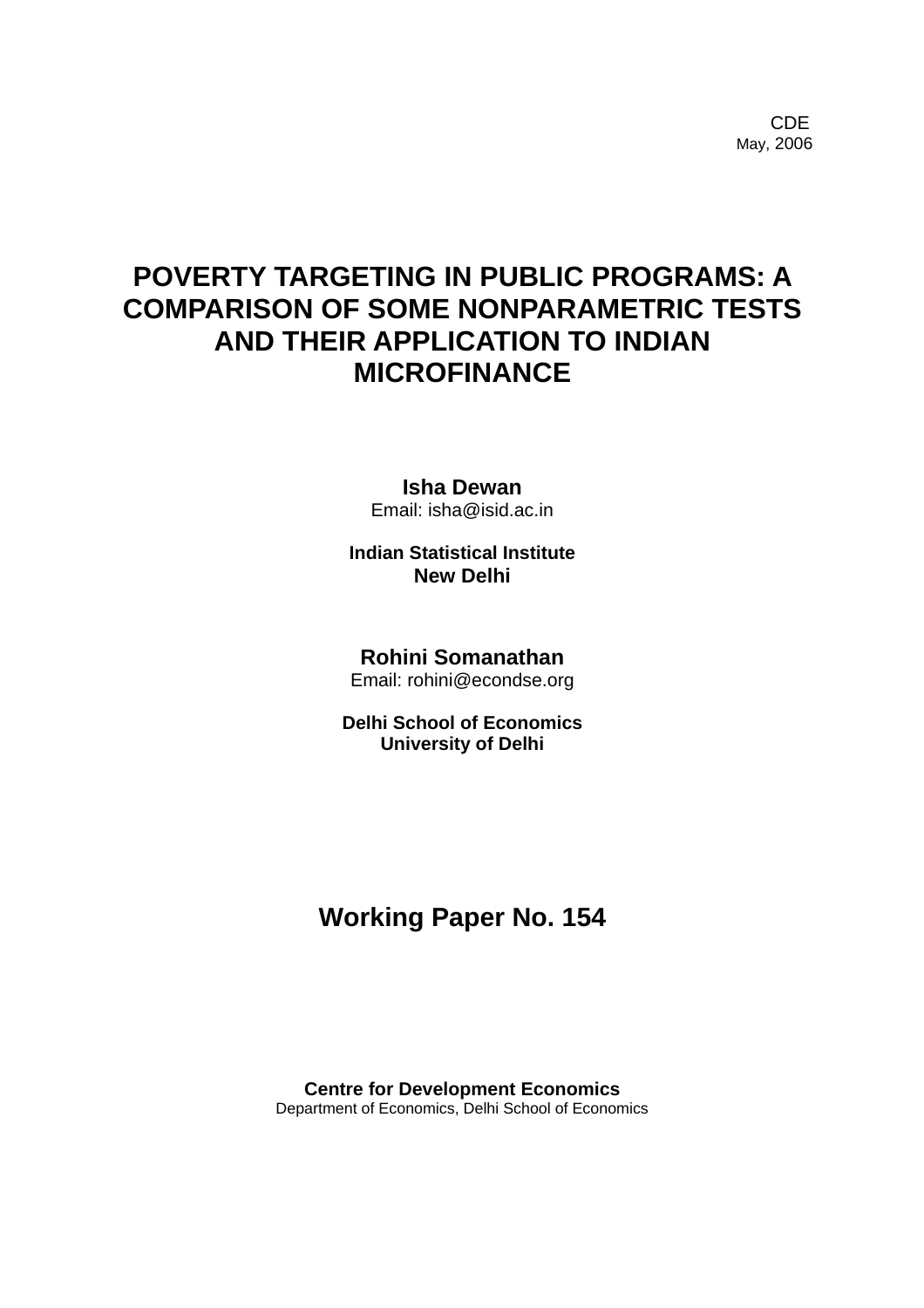# Poverty targeting in public programs: A comparison of some nonparametric tests and their application to Indian microfinance.<sup>∗</sup>

Isha Dewan†and Rohini Somanathan‡

May 8, 2007

#### Abstract

Many popular social programs have limited coverage among households at the very bottom of the income and wealth distribution. If a program reaches the poor, but neglects the destitute, the (pre-program) income distribution of participants and non-participants will cross. We are interested in the statistical methods that can be used to test for this particular pattern of program participation. Our numerical simulations suggest that recently developed tests for distribution crossing are powerful even when the two distributions under study are fairly similar and they can be usefully combined with more standard quantile tests to characterize program participation among the very poor. We apply this approach to data on household expenditures and membership of micro-credit groups in India and find that participation among the poorest households in the study area was lower than that of slightly richer households.

<sup>∗</sup>Thanks to the PRADAN staff for many useful interactions and their organizational support during the period of data collection, to Charlie Brown, Julie Cullen, Esther Duflo, Roger Gordon, Subhash Kochar, B.L.S. Prakasa Rao and E. Somanathan for comments, and to the Consultative

Group to Assist the Poorest at the World Bank for funding the survey.

<sup>†</sup> Indian Statistical Institute, New Delhi, isha@isid.ac.in

<sup>‡</sup>Delhi School of Economics, rohini@econdse.org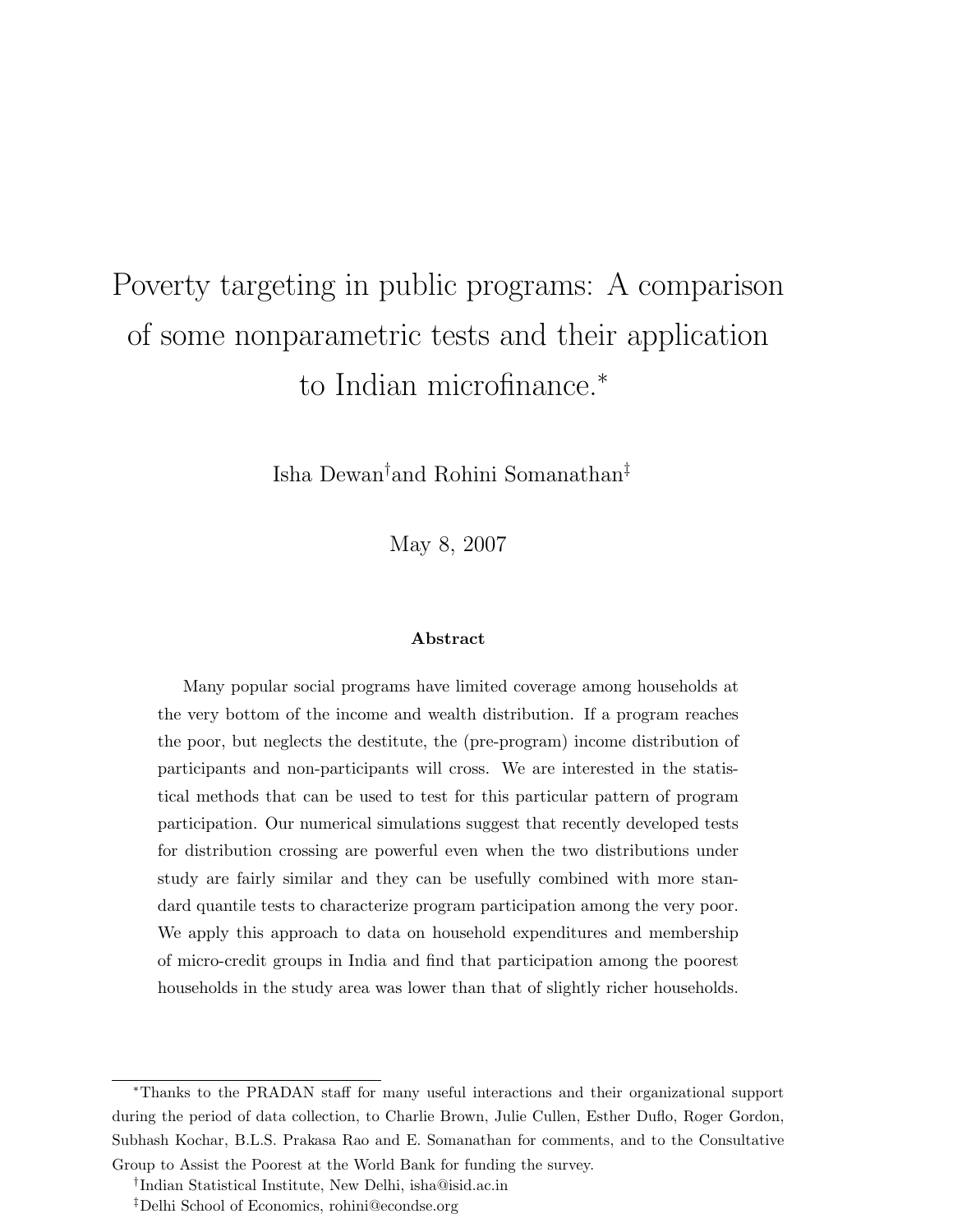#### 1 Introduction

All public programs face the challenge of reaching intended beneficiaries. Documented deficiencies in many older social transfer mechanisms have led to the emergence of innovative methods of reducing poverty. Microfinance schemes have become especially popular and are at the centre of redistributive policies in many countries.

These programs have undoubtedly improved the lives of millions of poor households. The Grameen Bank of Bangladesh reports loans to over 7 million poor borrowers in 2007 and many similar microcredit institutions exist all over the world. Yet, there are reasons to suspect that these and other government initiatives to alleviate poverty do not adequately serve the really destitute. Extreme poverty is often accompanied by levels of education, nutrition and information that are not conducive to program participation. Social ostracism may also make it hard for some of these households to be involved in group activities and their limited contact with bureaucrats may exclude them from state subsidies.

There is some evidence to suggest the empirical validity of some of these mechanisms. Morduch (1998) finds that although microfinance institutions in Bangladesh stipulate that only households below a given asset threshold are eligible for receiving loans, these eligibility rules are often violated. In a different context, Paxson and Schady (2002) estimate benefits from social funds in Peru and find that the poorest 7% of households are less likely to benefit than those that are moderately poor.

The purpose of this paper is to explore statistical methods that are appropriate to test hypotheses about the relative exclusion of households in the bottom tail of an income or asset distribution. If a program is well-designed to cater to the poor but not to the destitute, the population distributions of participants would cross that of non-participants from below. Standard tests of first order stochastic dominance would not be applicable in such cases, and, depending on the position of the crossing, some higher-order dominance relations may also not hold.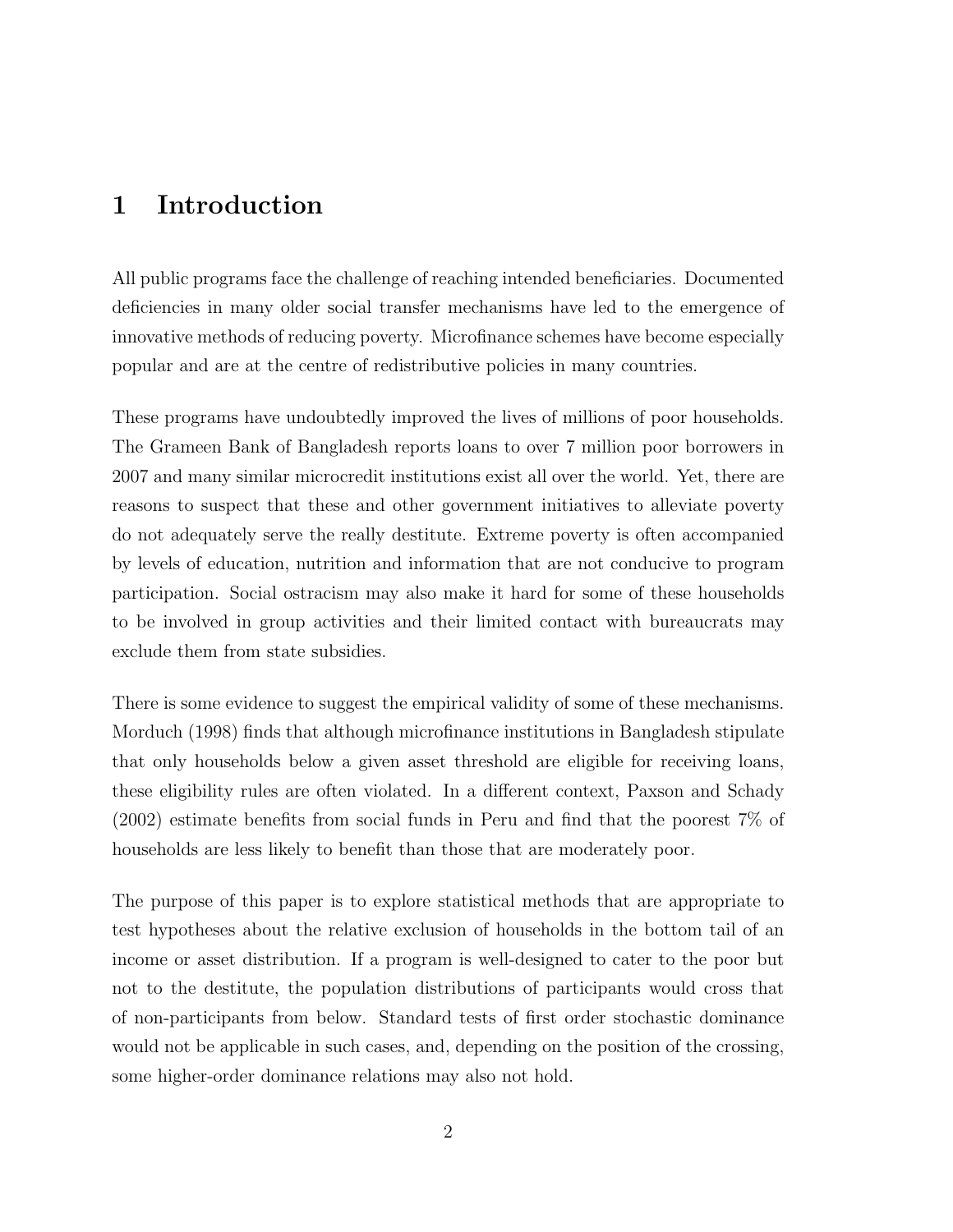We perform numerical simulations with alternative pairs of distributions and we find that nonparametric tests that explicitly test for distribution crossing are powerful, even when the two distributions under consideration are fairly similar. We show how these might be usefully combined with standard sign tests for income quantiles to characterize the population that is best served by a particular program.

Specifically, we use the method outlined in Chen et al. (2002) to test the null hypothesis of equal distributions against the alternative of a single crossing, with the distribution of participants crossing that of non-participants from below. This approach also provides us with an estimate of the crossing point. We use sign tests to test hypotheses about differences in the quantiles of the two distributions to the left of this estimated crossing point. Typically, the further an income quantile is from the crossing point, the greater the distance between the two distributions and the more powerful a quantile test is likely to be. The estimate of the crossing point is therefore useful in choosing an appropriate quantile at which the two distributions can be compared.

In Section 3 we present power comparisons for examples drawn from families of uniform and two-parameter exponential distributions. We find the test for distribution crossing to be extremely powerful even for small sample sizes and for cases in which the chosen distributions for the two groups are very similar. Not surprisingly, the power of the sign test increases as we test for quantiles further away from the crossing point. The simulation results lead us to conclude that if there is reason to believe, a priori, that there is a unique threshold below which program participation is difficult, a combination of tests for distribution crossing and quantile tests can be useful in examining the pattern of household participation in a social program.

In Section 4, we apply these methods to test for poverty targeting in a rapidly growing microfinance program in India. Our data do not include a comprehensive measure of income, but do contain annual household expenditures under several major heads such as food and clothing, health, education and entertainment. The data come from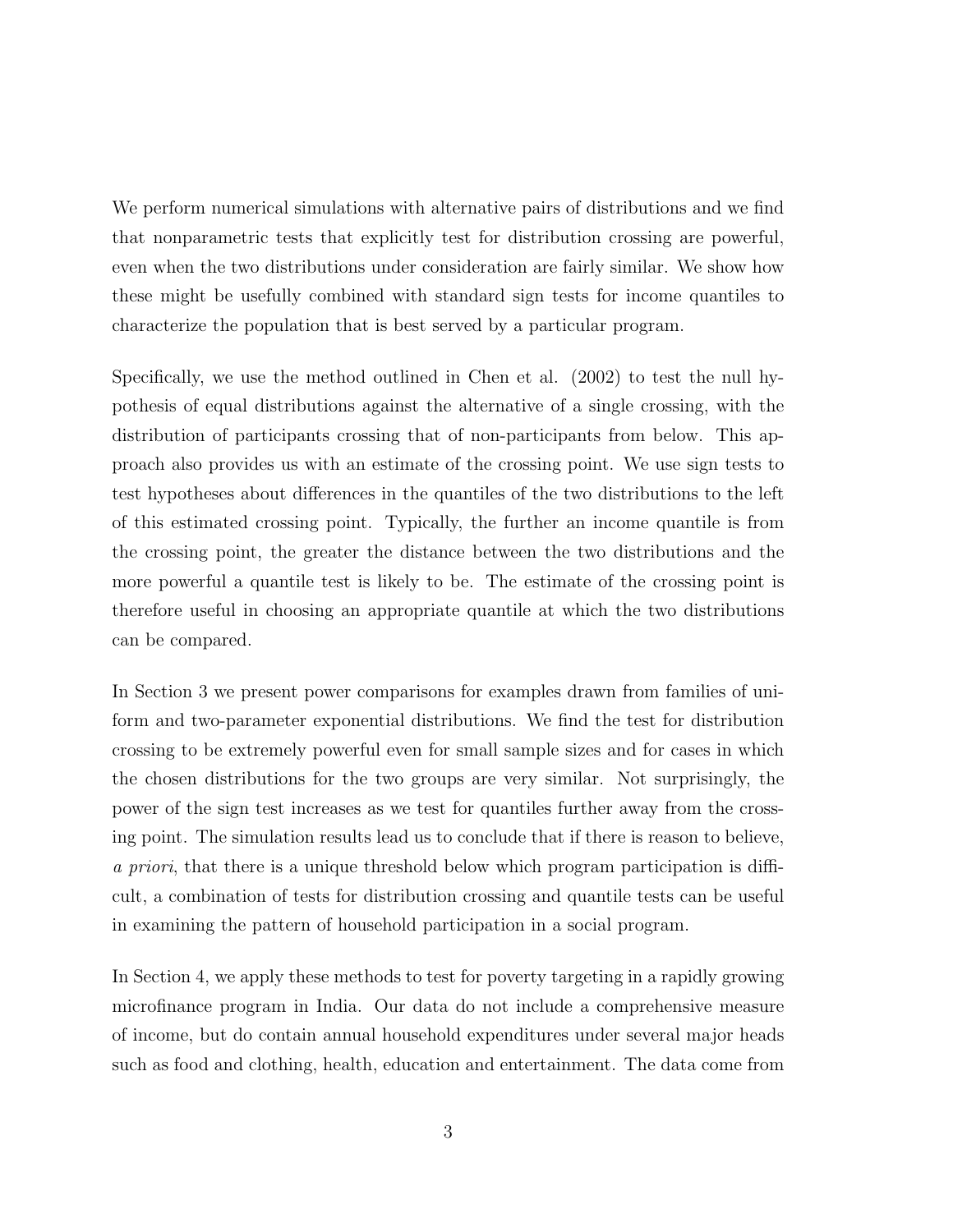a household survey that was administered to a random sample of members of newly formed microcredit groups ( to ensure that program benefits had not affected household income) and a randomly selected sample of non-members. We compare the total household expenditure in the above categories for members and non-members. We find evidence that the distribution of members cross that of non-members from below. Sign tests indicate a preponderance of non-members among the poorest quarter of the population; in this range, expenditure quantiles for the member distribution appear to be higher than those for the population as a whole.

#### 2 Statistical Methods

We denote the population distribution of program participants by  $F(x)$  and nonparticipants by  $G(x)$ . In our microfinance application, these are the members and non-members of women's savings and credit groups. Sample sizes for these two groups are n and m respectively and the two samples are denoted by  $X_1, \ldots, X_n$ and  $Y_1, \ldots, Y_m$ .

We are interested in testing a null hypothesis of equal distributions against the alternative that the distribution of participants cross that of non-participants from below. The Kolmogorov Smirnov test is commonly used to test for the equality of two distributions. This has two principal disadvantages in our setting: the typically low power of this test makes it unlikely that we reject the null when the population distributions of the two groups are fairly close. Also, as is well recognized, the rejection of the null does not provide much information about the alternative.

We focus on methods which test the null of equal distributions against the explicit alternative of a single crossing. Deshpande and Shanubhogue (1989), Hawkins and Kochar (1991) and Chen et al. (2002) present alternative tests of this type. We choose the test statistic proposed by Chen et al. (2002) over the Deshpande and Shanubhogue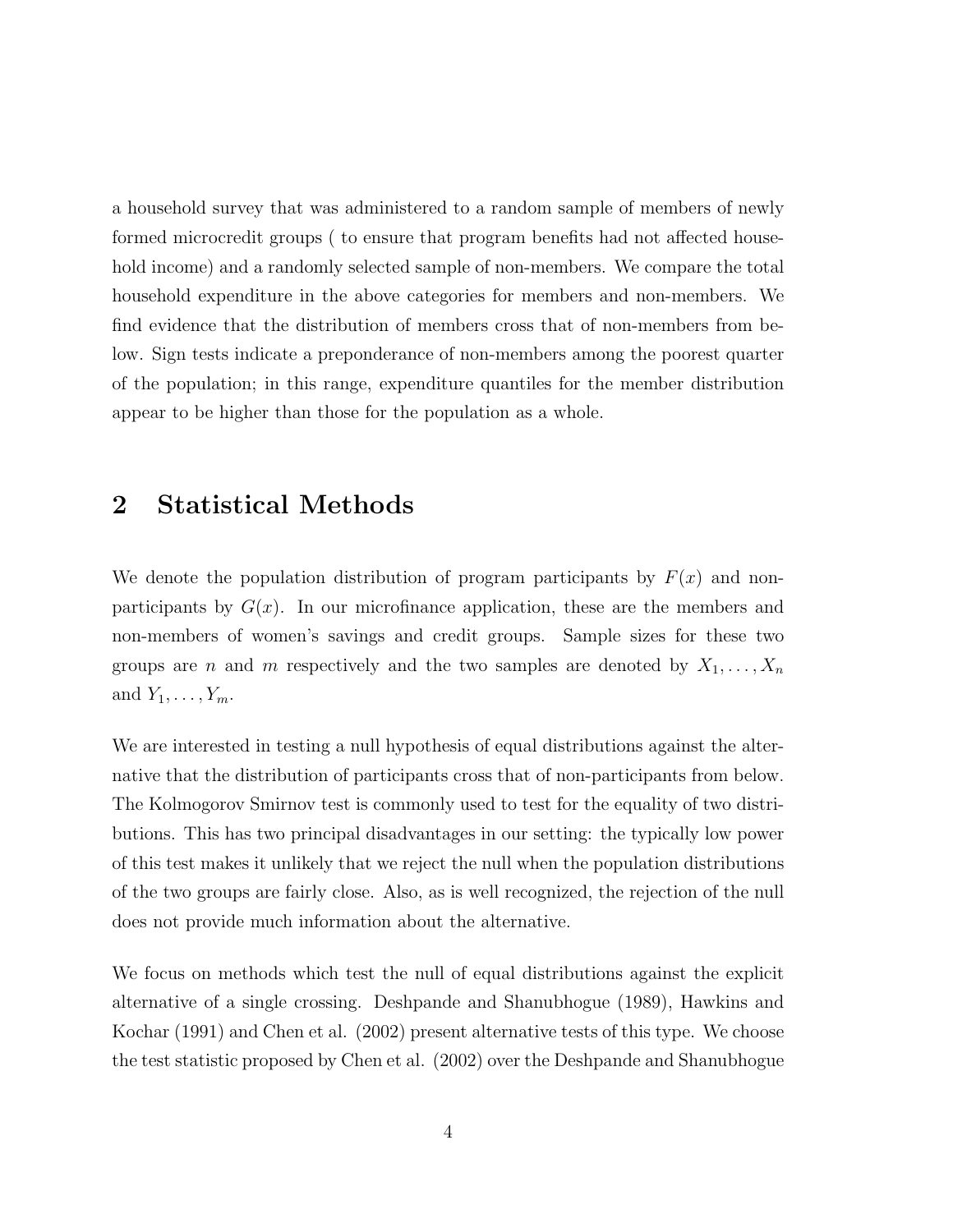test because unlike the latter test, it requires no prior information on the position of the crossing point and such prior knowledge is unlikely in most applications. Their test is also shown to be more powerful than the Hawkins and Kochar test in a variety of examples and has the additional advantage of providing an estimate of the crossing point. Since by definition, the fractions of both groups are equal at this point, this is an estimated upper bound on the incomes of the households that are relatively neglected by the program. For the sake of completeness, we briefly summarize their methodology before proceeding to discuss our results.

Let  $Z_1, \ldots, Z_N$  be the combined sample of  $X's$  and  $Y's$  and  $Z_{(1)} < Z_{(2)} < \ldots, Z_{(N)}$ be the order statistics of this sample. We wish to test

$$
H_0: F(x) = G(x)
$$

against the alternative

$$
H_A: F(x) < G(x) \text{ when } x < x^* \text{ and } G(x) < F(x) \text{ when } x > x^*.
$$

for some unknown income level  $x^*$ .

Consider the function

$$
\lambda(x) = \sup_{t \le x} (G(t) - F(t)) + \sup_{x \le t} (F(t) - G(t)) - |F(x) - G(x)|
$$

The value of  $\lambda(x)$  at any point x is simply the sum of the largest difference between the distribution of non-participants and participants for values less than  $x$ , the largest difference between participants and nonparticipants above  $x$ , and the distance between these functions at x. Under the null hypothesis,  $\lambda(x)$  is zero and under the alternative, it is maximized at the crossing point.

The sample counterpart of  $\lambda(x)$  is given by

$$
\lambda_N(x) = \sup_{t \le x} (G_m(t) - F_n(t)) + \sup_{x \le t} (F_n(t) - G_m(t)) - |F_n(x) - G_m(x)|
$$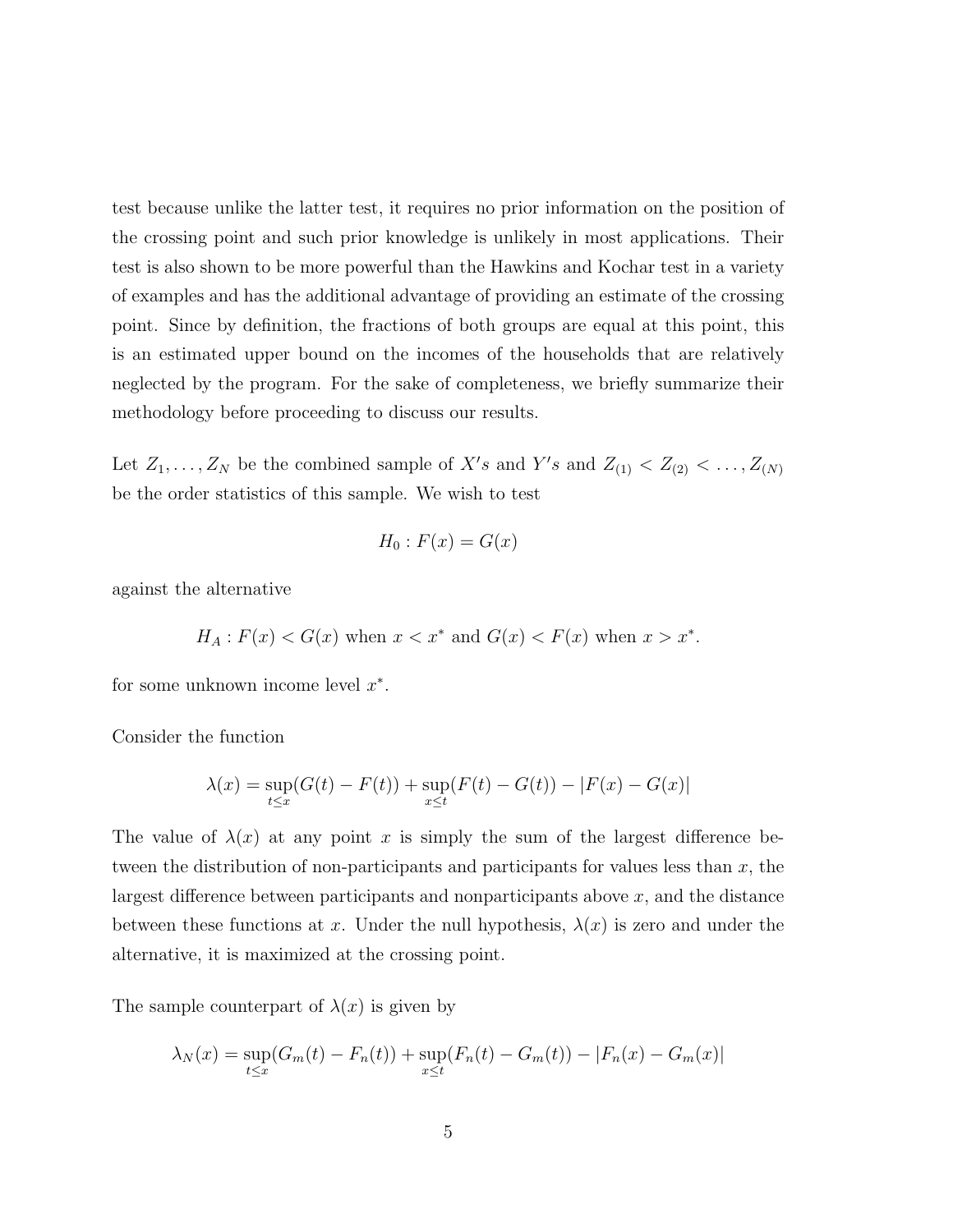where  $F_n(x)$  and  $G_m(x)$  are empirical distributuion functions corresponding to  $F(x)$ and  $G(x)$  respectively. The test statistic is based on the largest sample value of  $\lambda_N(x)$ :

$$
\sup_x \lambda_N(x) = \max_{0 \le j \le N} \lambda_N(Z_{(j)})
$$

The order statistic  $Z_{(j)}$  is an estimate of the income level at which the distributions cross. Chen et. al (2002) propose the statistic

$$
J_N = \sqrt{\frac{mn}{N}} \max_{0 \le j \le N} \lambda_N(Z_{(j)})
$$
 (1)

for testing  $H_0$  against  $H_A$ . Large values of the statistic are unlikely under the null of equal distributions. Exact critical points for small samples are tabulated in Chen et al. (1998). The asymptotic distribution is not standard and the authors present asymptotic critical regions based on Monte-Carlo simulations. The relevant critical value is presented with our simulation results below.

In the following sections we combine the above approach with sign tests for population quantiles to the left of the estimated crossing point. Sign tests are probably the most commonly used nonparametric procedure to test for population quantiles.<sup>1</sup> If two distributions cross in the manner specified under the alternative hypothesis stated above, income quantiles for the participant distribution would be higher than those for non-participant distribution to the left of the crossing point. Moreover, we might expect to find the difference between the two quantiles to be largest as we move away from the crossing point to smaller income levels. For different values of  $p$ , we test the null hypothesis that the  $p^{th}$  quantiles of both distributions are equal by using a test statistic based on the number of participants below the  $p(m+n)^{th}$  ordered observation of the combined sample. We use asymptotic critical values based on the normal distribution.

<sup>&</sup>lt;sup>1</sup>A description of these tests can be found in most standard statistical texts. See for example, Gibbons and Chakraborti, 1992.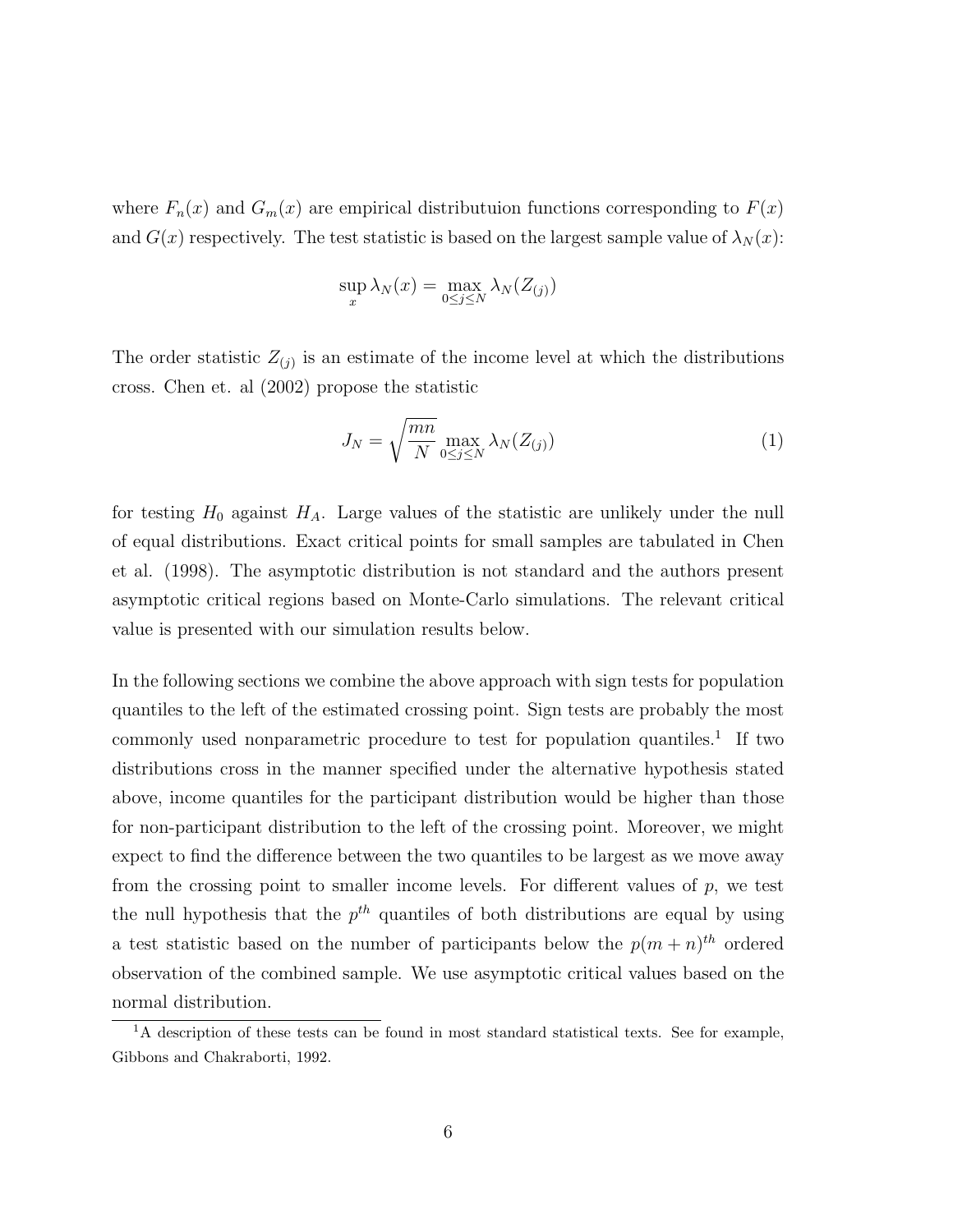## 3 Simulation Results

We compare the test procedures described above using simulated data from three alternative pairs of distributions for participants and non-participants. In each case, we start with a base distribution of non-participants  $G(x)$  and alternative distributions of participants  $F(x)$ , all of which cross  $G(x)$  at the median income level. We apply the crossing point test to samples from the base distribution and each variant of the participant distribution, and then use sign tests to test hypotheses about differences in quantiles of the two distributions to the left of the estimated crossing point.

We consider three different families of distributions. In the first case,  $G(x)$  is uniformly distributed on  $(0, 1)$  and  $F(x)$  has uniform distribution on  $(a, b)$ . The point of intersection of the two distributions is  $\frac{a}{1+a-b}$ . In order to ensure that the two distributions cross at the median level of income, we choose our parameters  $a$  and  $b$  such that  $a + b = 1$ . We choose alternative values of a and b and examine the power of the test when the participant distribution comes closer to the base distribution. Our



Figure 1:  $G(x) \sim U(0, 1)$ ,  $F(x) \sim U(a, b)$ .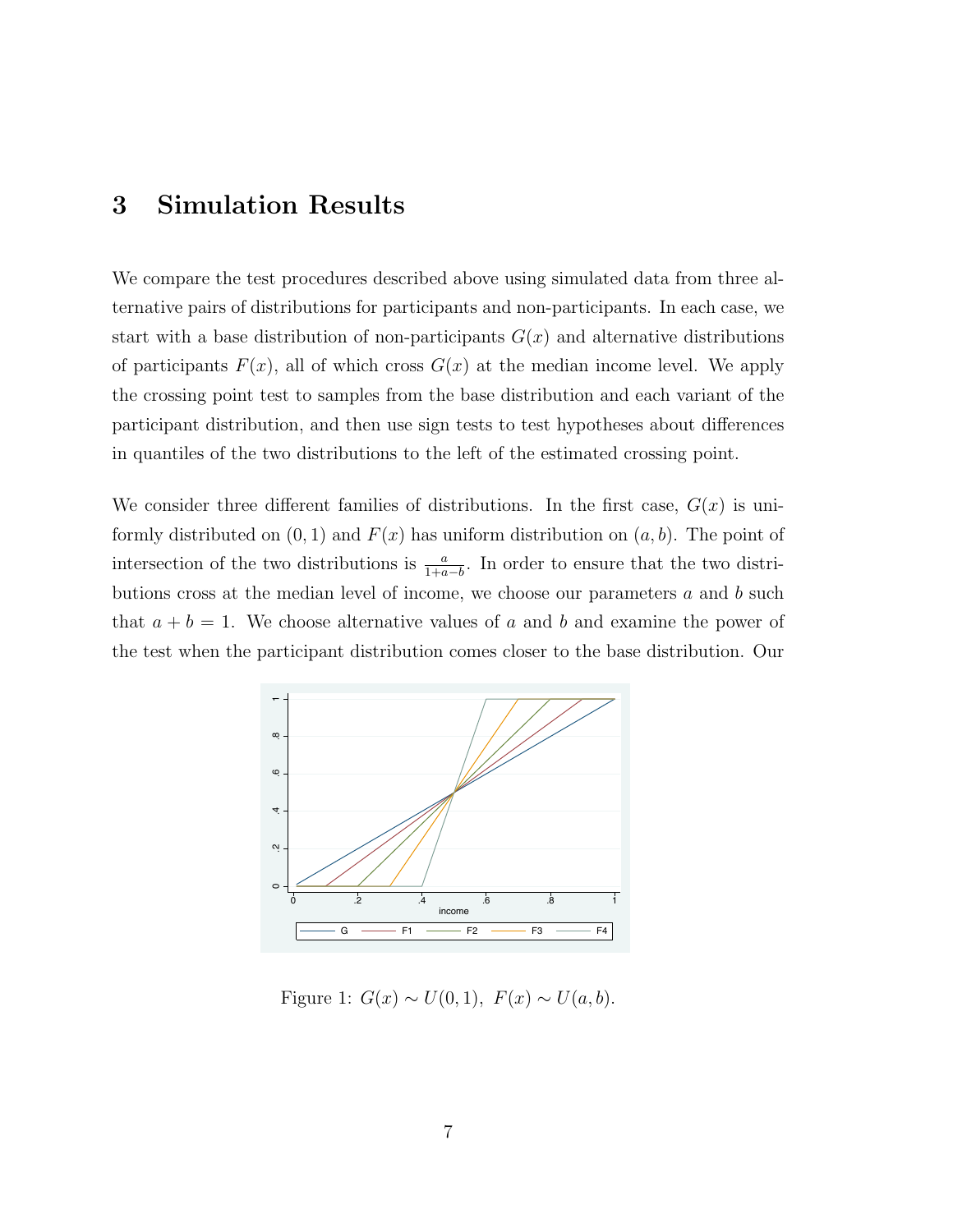next two cases are drawn from the family of two-parameter exponential distributions.

$$
G(x) = 1 - \exp[-\lambda_2(x - \theta_2)], \quad x \ge \theta_2, \lambda_2 > 0
$$
  

$$
F(x) = 1 - \exp[-\lambda_1(x - \theta_1)], \quad x \ge \theta_1, \lambda_1 > 0
$$

The two distributions cross at  $x^* = \frac{\lambda_1 \theta_1 - \lambda_2 \theta_2}{\lambda_1 - \lambda_2}$  $\frac{\theta_1 - \lambda_2 \theta_2}{\lambda_1 - \lambda_2}$  which is median income if

$$
\frac{\lambda_1 \lambda_2 (\theta_1 - \theta_2)}{\lambda_1 - \lambda_2} = \ln 2. \tag{2}
$$

We first set the scale parameter  $\lambda_1 = 1$  and the location parameter  $\theta_1 = 0$  for the non-participant distribution  $G(x)$ , and, for the distribution  $F(x)$ , we consider various departures in location and scale parameters subject to (2). In the second case, we set  $\lambda_1 = 2$  and  $\theta_1 = 0$  for  $G(x)$ . These two cases are shown in Figures 2 and 3 respectively. We choose parameters in Case 2 for which the two distributions are very close. We do this in order to examine the behavior of these tests for when the null and alternative hypotheses are very similar.

For each of the cases described above, we use equal-sized samples of 2 sizes (i)  $n =$  $m = 50$  and (ii)  $n = m = 100$  and perform 5,000 iterations. For the crossing test we use the simulated 5% critical point of 1.529 given in Chen et al.(2002). We perform sign tests for quantiles of order  $p = .1, .2, .3$  and  $.4$  and use 5% asymptotic critical values based on the standard normal distribution. Power comparisons of these tests based on these simulations are shown in Tables 1- 3.

The tables show that the power of all the tests increases as the sample size increases. For all the cases we consider, the power of the distribution crossing test is uniformly higher than that of the sign test. The sign test is powerful for quantiles of small order but declines quite rapidly as we consider quantiles close to the crossing point ( the median). Not surprisingly, the power of all tests increases as we move away from the base distribution, and the difference between the null and the alternative hypotheses becomes more marked.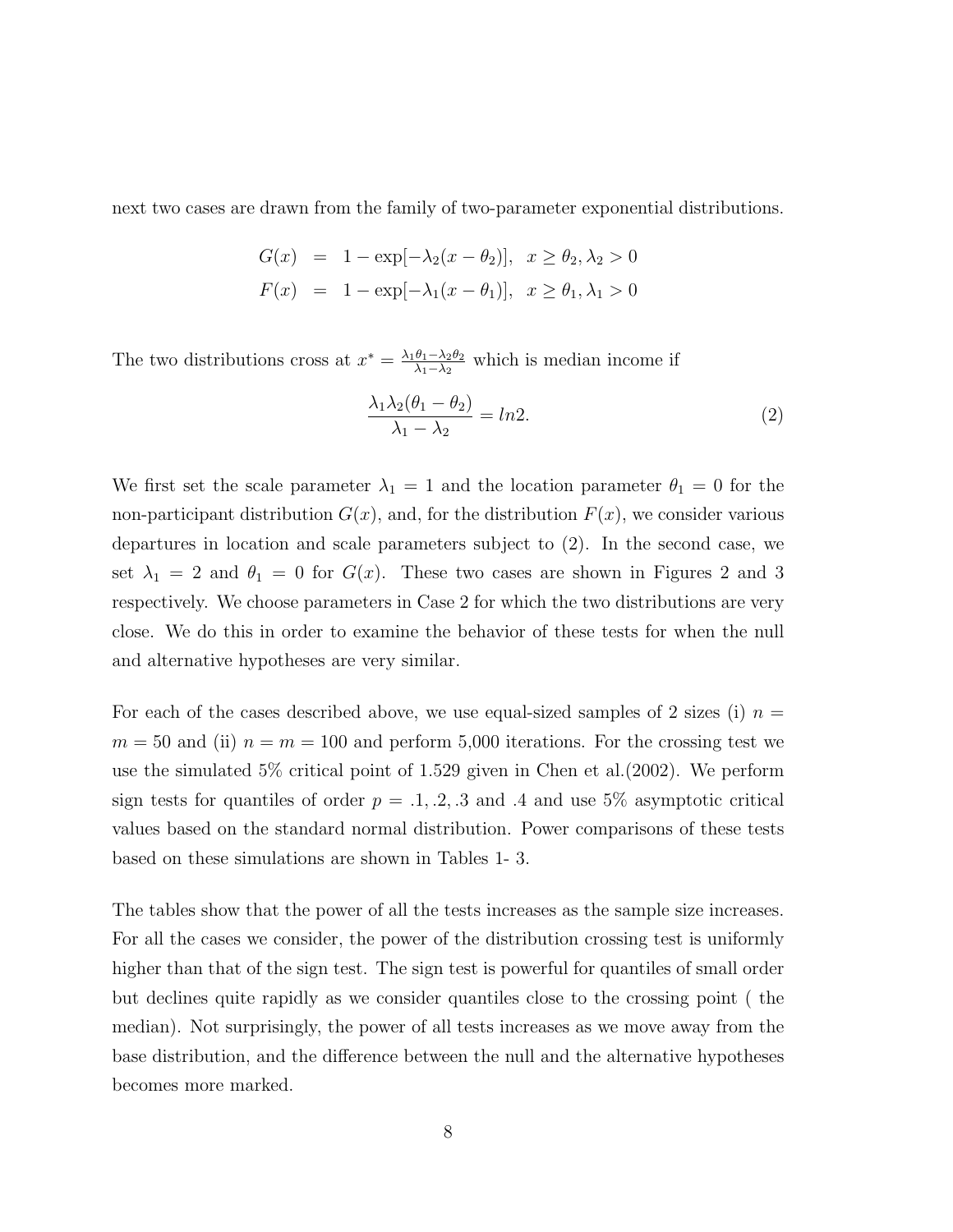

Figure 2:  $G(x) \sim \exp(1,0)$ 



Figure 3:  $G \sim exp(2, 0)$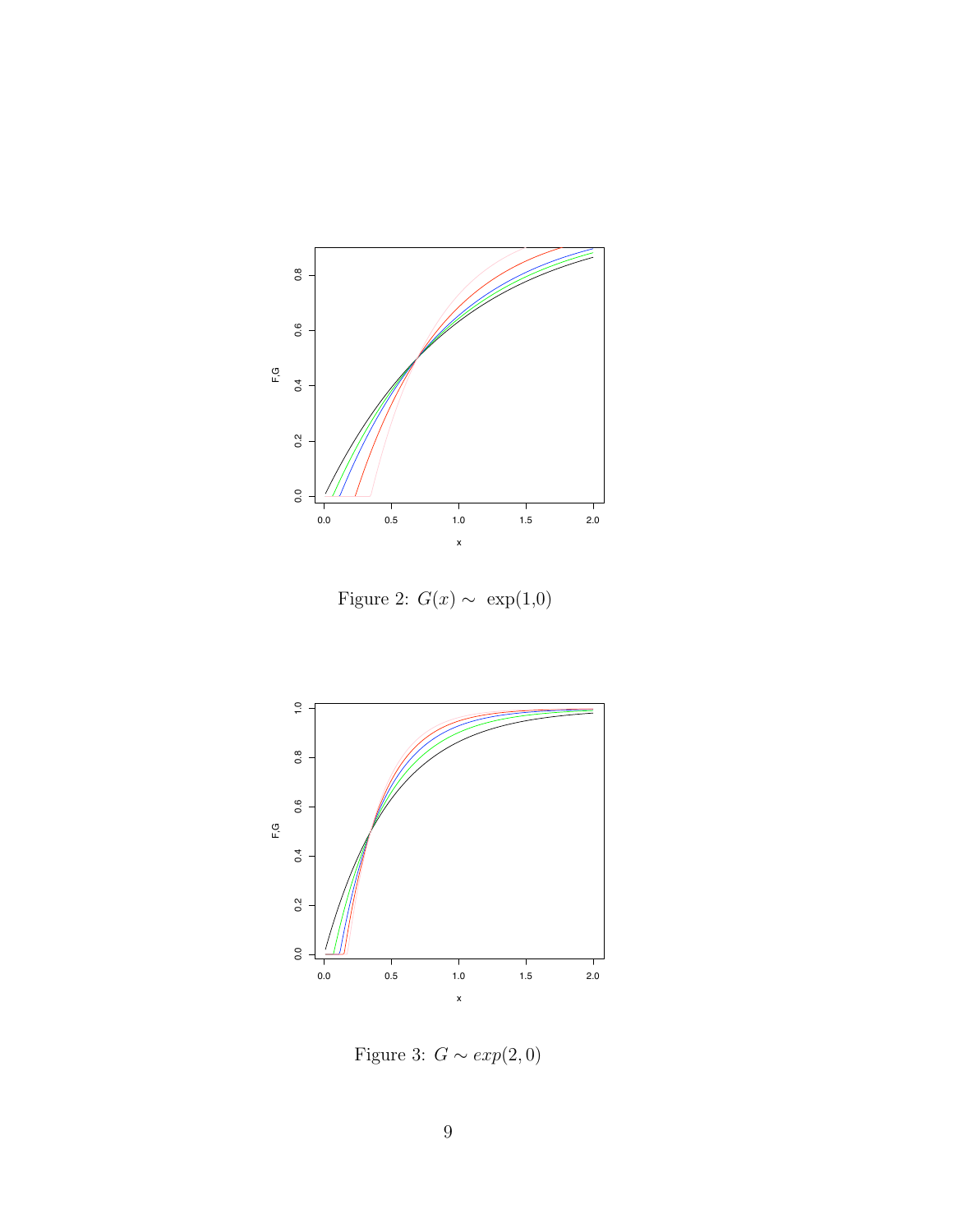| Value     | Sample size | <b>Test Power</b>               |              |        |               |          |
|-----------|-------------|---------------------------------|--------------|--------|---------------|----------|
| $\alpha$  | per group   | Sign Test for $p^{th}$ quantile |              |        | Crossing Test |          |
|           |             | $p=1$                           | $p=2$        | $p=.3$ | $p = 0.4$     |          |
| $.4\,$    | 50          | $\mathbf{1}$                    | .989         | .770   | .343          | 1        |
|           | 100         | 1                               | $\mathbf{1}$ | .934   | .405          | 1        |
| .3        | 50          | .992                            | .864         | .425   | .173          | 1        |
|           | 100         | .999                            | .988         | .698   | .466          | 1        |
| $\cdot$ 2 | 50          | .902                            | .494         | .156   | .081          | .981     |
|           | 100         | .995                            | .701         | .280   | .065          | 1        |
| $\cdot$ 1 | 50          | .347                            | .141         | .055   | .036          | $.466$ . |
|           | 100         | .575                            | .174         | .068   | .021          | .836     |

Table 1: Power Comparisons for Uniform Dstributions.

Table 2: Power comparisons for Exponential Distributions, Case 1.

| Value          | Sample size | <b>Test Power</b>               |        |        |               |      |
|----------------|-------------|---------------------------------|--------|--------|---------------|------|
| of $\lambda$   | per group   | Sign Test for $p^{th}$ quantile |        |        | Crossing Test |      |
|                |             | $p=1$                           | $p=.2$ | $p=.3$ | $p=0.4$       |      |
| 3              | 50          | 1                               | .966   | .660   | .247          | 1    |
|                | 100         | 1                               | .998   | .864   | .272          | 1    |
| 2.5            | 50          | 1                               | .914   | .493   | .189          | 1    |
|                | 100         | 1                               | .998   | .788   | .201          | 1    |
| $\overline{2}$ | 50          | .996                            | .827   | .350   | .122          | .988 |
|                | 100         | 1                               | .957   | .593   | .146          | 1    |
| 1.5            | 50          | .896                            | .490   | .149   | .074          | .809 |
|                | 100         | .989                            | .700   | .273   | .057          | .989 |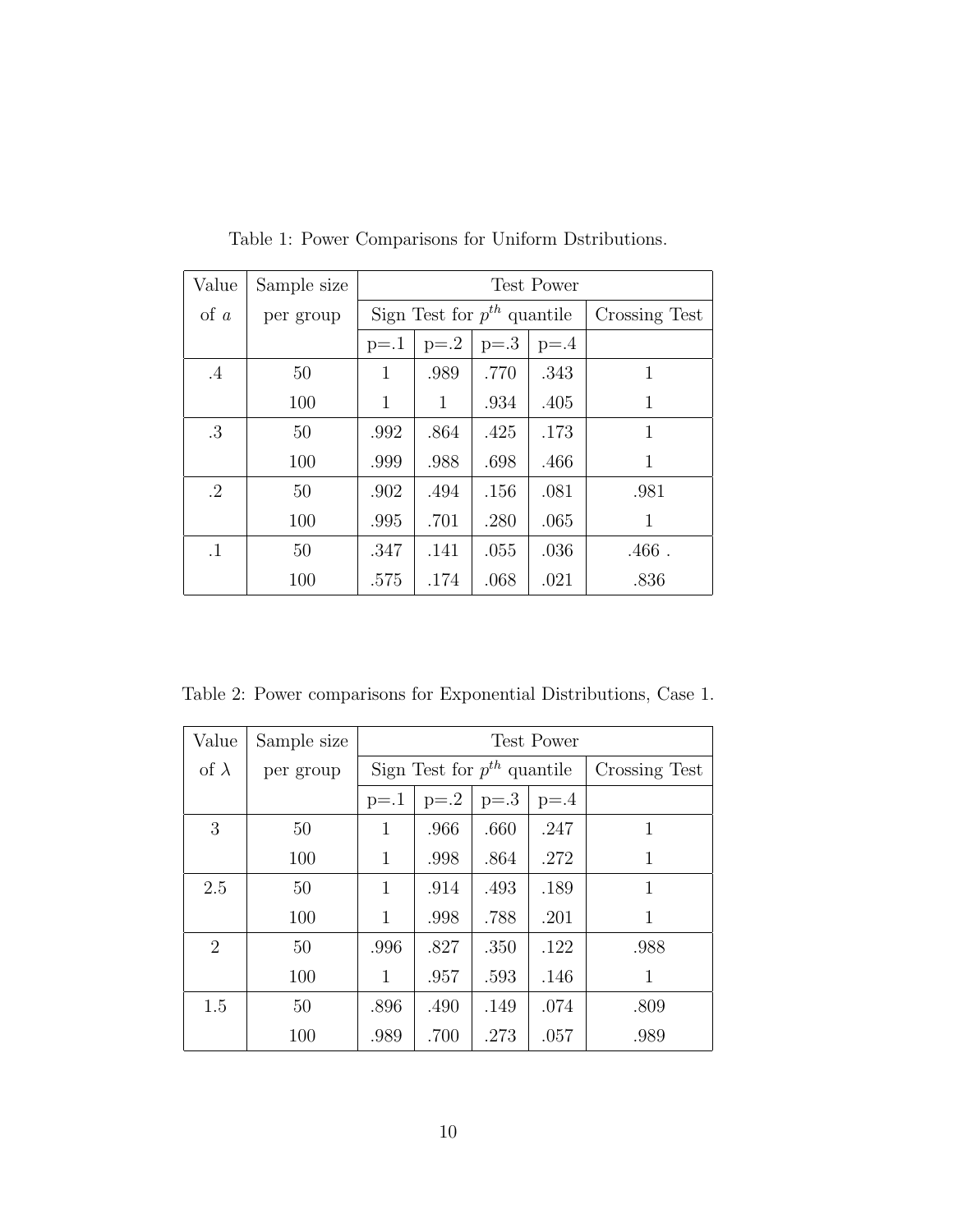| Value          | Sample size | <b>Test Power</b>               |        |        |               |              |
|----------------|-------------|---------------------------------|--------|--------|---------------|--------------|
| of $\lambda$   | per group   | Sign Test for $p^{th}$ quantile |        |        | Crossing Test |              |
|                |             | $p=1$                           | $p=.2$ | $p=.3$ | $p = 0.4$     |              |
| $\overline{4}$ | 50          | .994                            | .842   | .349   | .120          | .995         |
|                | 100         | 1                               | .971   | .610   | .123          | 1            |
| 3.5            | 50          | .972                            | .713   | .258   | .097          | .964         |
|                | 100         | $\mathbf{1}$                    | .897   | .443   | .093          | $\mathbf{1}$ |
| 3              | 50          | .888                            | .490   | .162   | .060          | .792         |
|                | 100         | .994                            | .695   | .26    | .055          | .985         |
| 2.5            | 50          | .537                            | .190   | .062   | .047          | .394         |
|                | 100         | .797                            | .284   | .097   | .031          | .723         |

Table 3: Power comparisons for Exponential Distributions, Case 2.

# 4 An Application to Data from an Indian Microfinance Program.

#### 4.1 Data

Our data is from a microfinance program in the state of Jharkhand in Central India. The growth of microfinance in India has been quite different from that in most other countries in that it has been dominated by non-government organizations, voluntary savings groups and nationalized commercial banks rather than by specialized microfinance institutions (Harper, 2002). Non-government organizations organize women into self-help groups with between 10 and 20 members. These groups initially pool their own weekly savings and facilitate risk-sharing among their members by lending accumulated savings to those members in need of credit. After doing this successfully for about a year, the group opens a savings account at a nearby commercial bank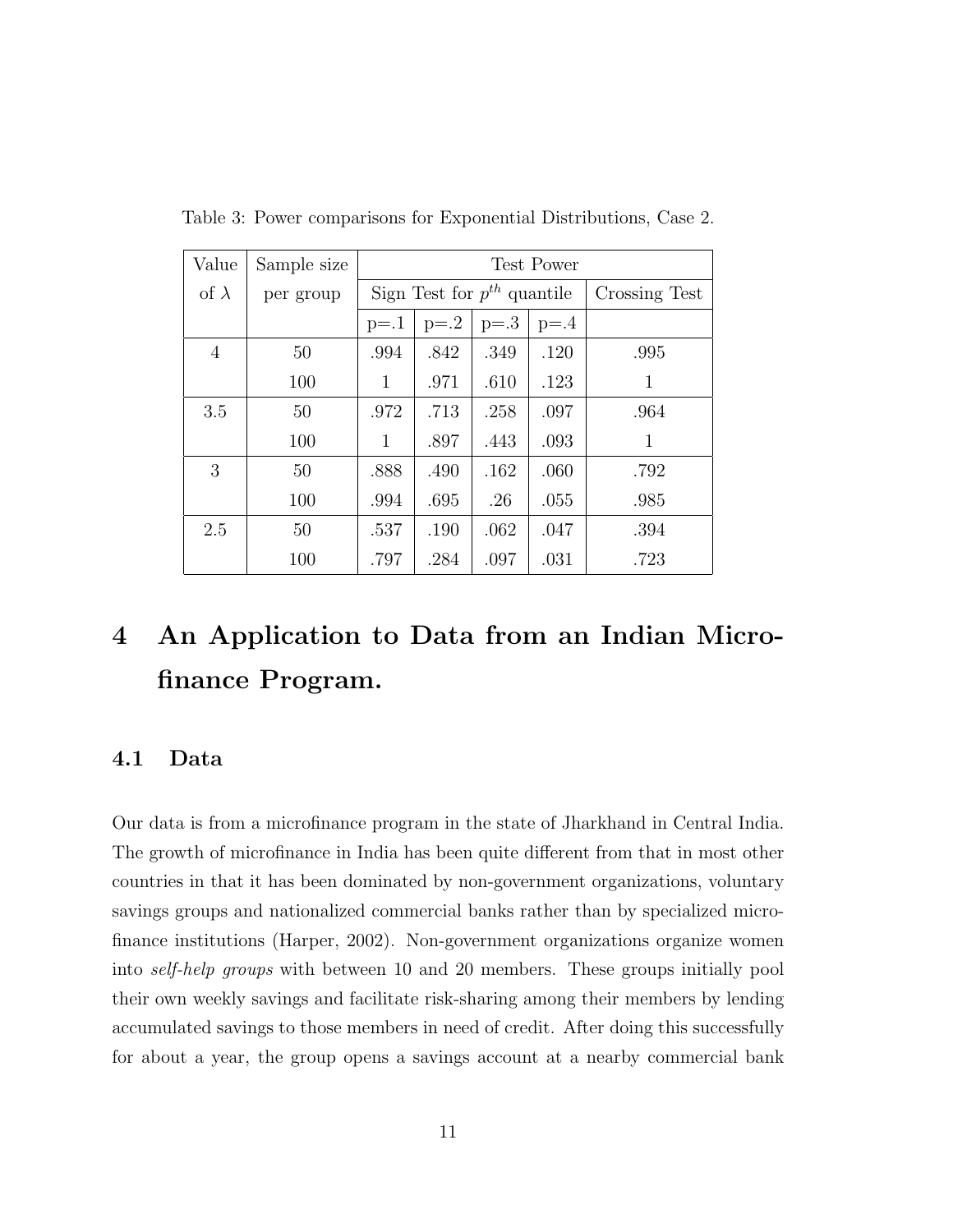and its members collectively borrow from the bank for both income-generating activities and for their consumption needs. The Reserve Bank of India (India's central bank), has issued guidelines to nationalized commercial banks that encourage bank linkages with these groups and the banks are offered credit at subsidized rates to further promote such lending.

The microfinance program we study is administered by PRADAN, a non-government organization which has created about 2,000 groups in the state of Jharkhand since 1992. Jharkhand is among the poorest of the 27 Indian states, with over half its population below the national poverty line. Our main objective was to examine the extent of participation in the program by households at the very bottom of the income distribution. Our strategy was to compare the distribution of household spending across samples of randomly selected households who had members in newly formed self help groups and other households in the area.

Our sampling frame consisted of households in 100 villages in which at least one new group had been formed during the period April 1st to June 30th, 2002. A total of 149 groups had been formed in these villages during the specified period. The 100 villages with new microcredit groups were partitioned into 4 geographical clusters and a simple random sample of 6 villages was drawn from each cluster. A total of 24 respondents were surveyed from each of these villages- 6 of them members of microcredit groups in the village and the remaining 18 randomly selected non-members from the same village. Our sample therefore consists of 576 households in 24 villages.

The survey was conducted over a period of two months starting in August 2002. Very little lending takes place in the months immediately following group formation and a comparison of the characteristics of households in the program with those of other randomly chosen households in the area can therefore be used to evaluate the extent to which the program targeted the poor.

We collected data on a large number of economic indicators such as the quantity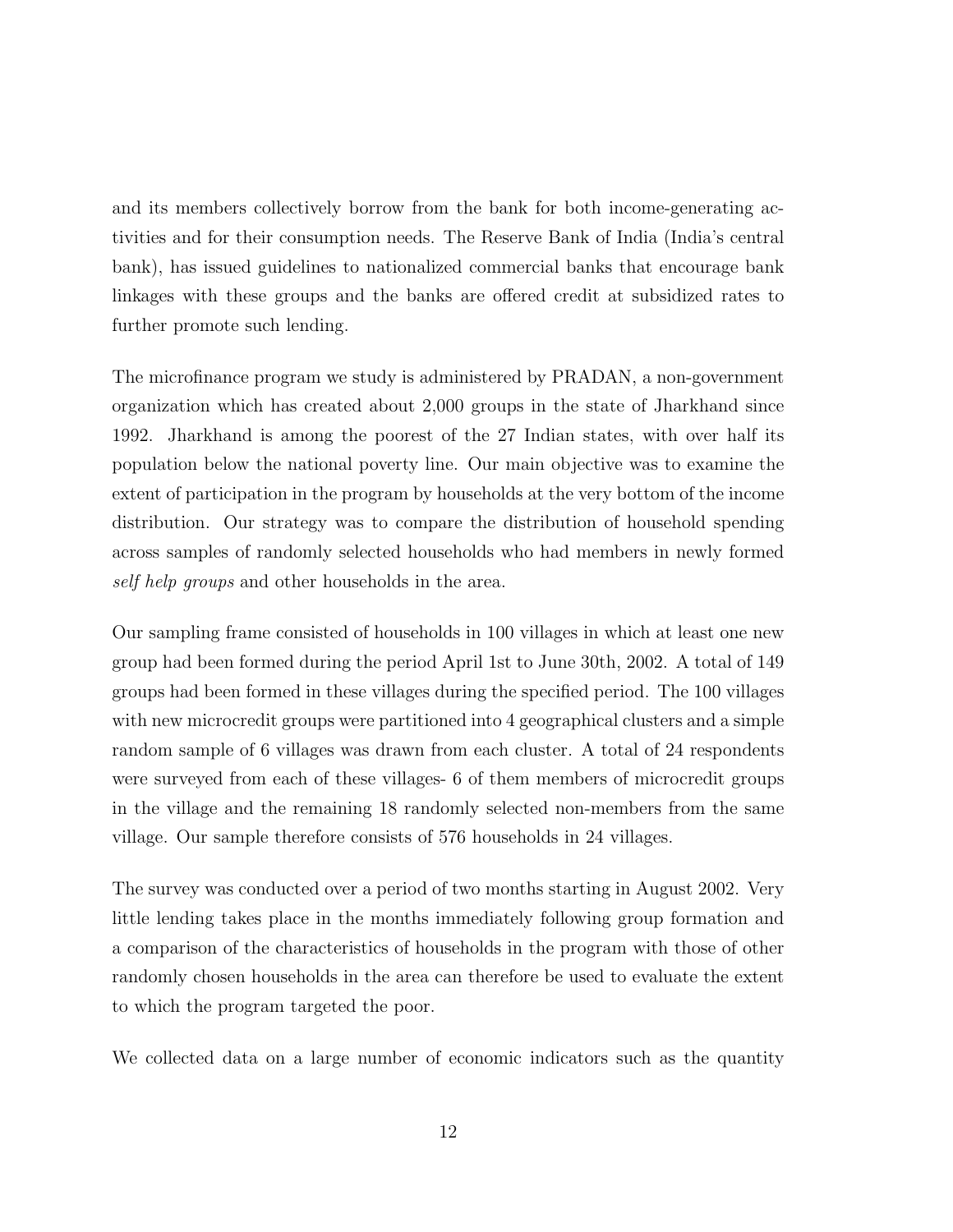and type of food consumed, annual expenditures under several major heads, the size and condition of the household's main dwelling, land owned and cultivated and the possession of durable goods. We have no direct data on household incomes and instead use the sum of annual expenditures for several major expenditure categories as a proxy for income. These categories are: Clothing and footwear, schooling, health, renovation, entertainment and other social expenditures and food and non-food expenditures at the weekly village market (converted to annual figures). We also asked respondents about their contact with the government bureaucracy and about any benefits received from government sponsored programs. Responses to these questions allow us to examine the extent to which poor households who do not participate in the program receive assistance from other official poverty-alleviation programs.

If we compare households with new group members to those with no members, we find mean values of most variables are very similar for the two groups. The member households own a little more land on average, but have slightly lower household expenditures. Based on standard tests for differences in means we reject the null hypothesis of equal means for only one of the listed variables, the number of meals consumed in the two days prior to the survey. Of the households with members in self-help groups 17% had fewer than three meals a day for the two days prior to the survey, whereas this is true for 33% of the non-member households. This type of food inadequacy is a particularly stark characteristic of extreme poverty and these numbers suggest that the program might neglect or be ill-suited to households in the bottom tail of the income distribution. The slightly higher mean expenditures for non-member households and the higher fraction of households with food inadequacy are consistent with participation rates being lower at the two extremes of the income distribution than in the middle, i.e. with the hypothesis of the member distribution crossing the non-member distribution from below.

The empirical distributions of annual household expenditures for the two groups are shown in Figure 4. Based on the methods described in Section 2, we test the null hypothesis that the distributions are equal against the alternative that the distribution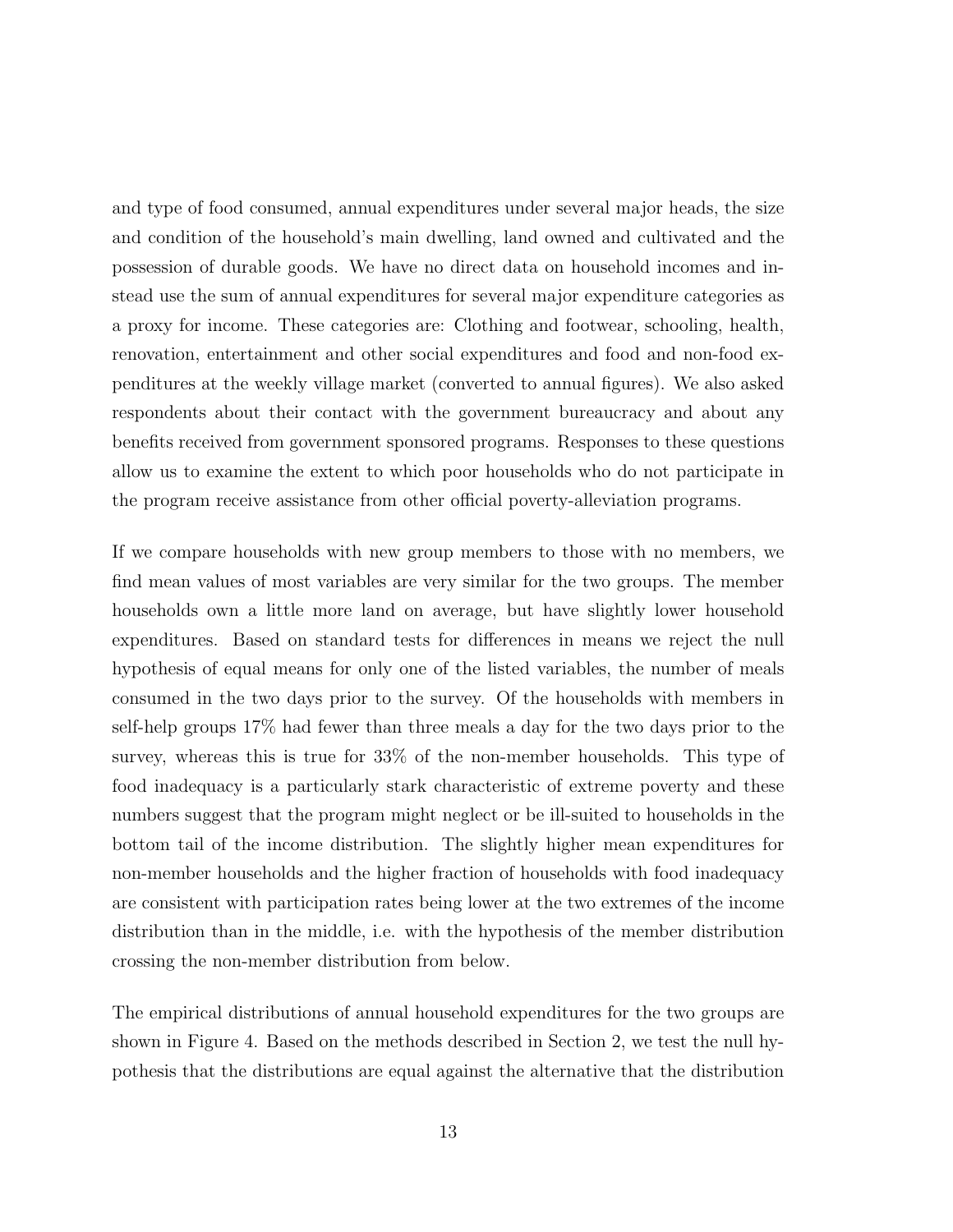of members crosses that of non-members from below. The test statistic,  $J_N$  takes a value of 2.04 and we therefore reject the null hypothesis at the 1% level. The level of annual household expenditure at the estimated crossing point is 12, 240 Indian rupees, or 290 in U.S. dollars at the current exchange rate.



Figure 4: Empirical distribution functions of annual household expenditure for members and non-members.

We find that 56% of each group in our sample has expenditures below this point. If the probability of being included in the program rises with income and then falls, the crossing point gives us an upper bound on the income levels of the households neglected by the program, since we have equal fractions of members and non-members below this income-level. To get a better idea of exactly who is neglected, we could supplement this by other methods, such as kernel density estimates or proportions at different population quantiles below this level. Figure 5 presents kernel densities of household expenditures for the two groups.<sup>2</sup>

The estimated densities first intersect at annual expenditure level of 6,432 rupees. This is about \$145 or about \$24 per capita given the average household size of 6. A

 $2$ We use Epanechnikov kernels and optimal bandwidths. Half bandwidths equal 2415 for nonmember households and 2153 for member households.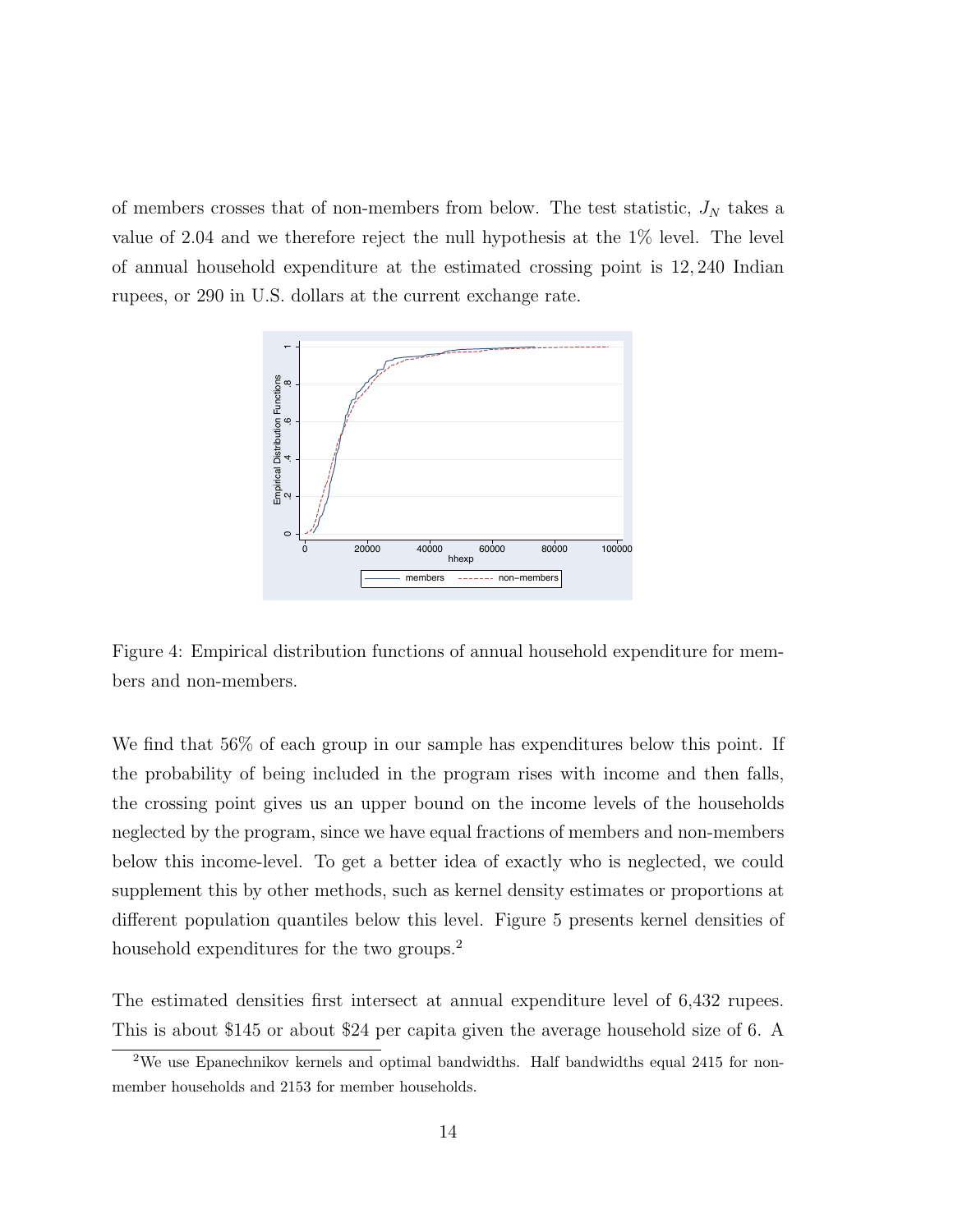

Figure 5: Kernel densities of annual household expenditure for members and nonmembers.

little under 23% of households are below this level of expenditure. Table 4 compares household characteristics for the first expenditure quartile with the rest of the sample. The first-quartile households consume about 40% fewer foodgrains (by weight) as the other households, they spend about two-thirds less on clothing and footwear, they live in smaller dwellings and eat fewer meals. The households with low participation in the microcredit program also seem to be excluded from other public programs and the political process more generally. Only 11% of these households had ever approached a government official compared to 32% of other households. Perhaps the most striking observation is that the fraction of households receiving subsidized foodgrains from a government anti-poverty program was no different for these households than for the rest. It appears that poor households with low participation rates in microfinance programs also have lower access to other welfare programs.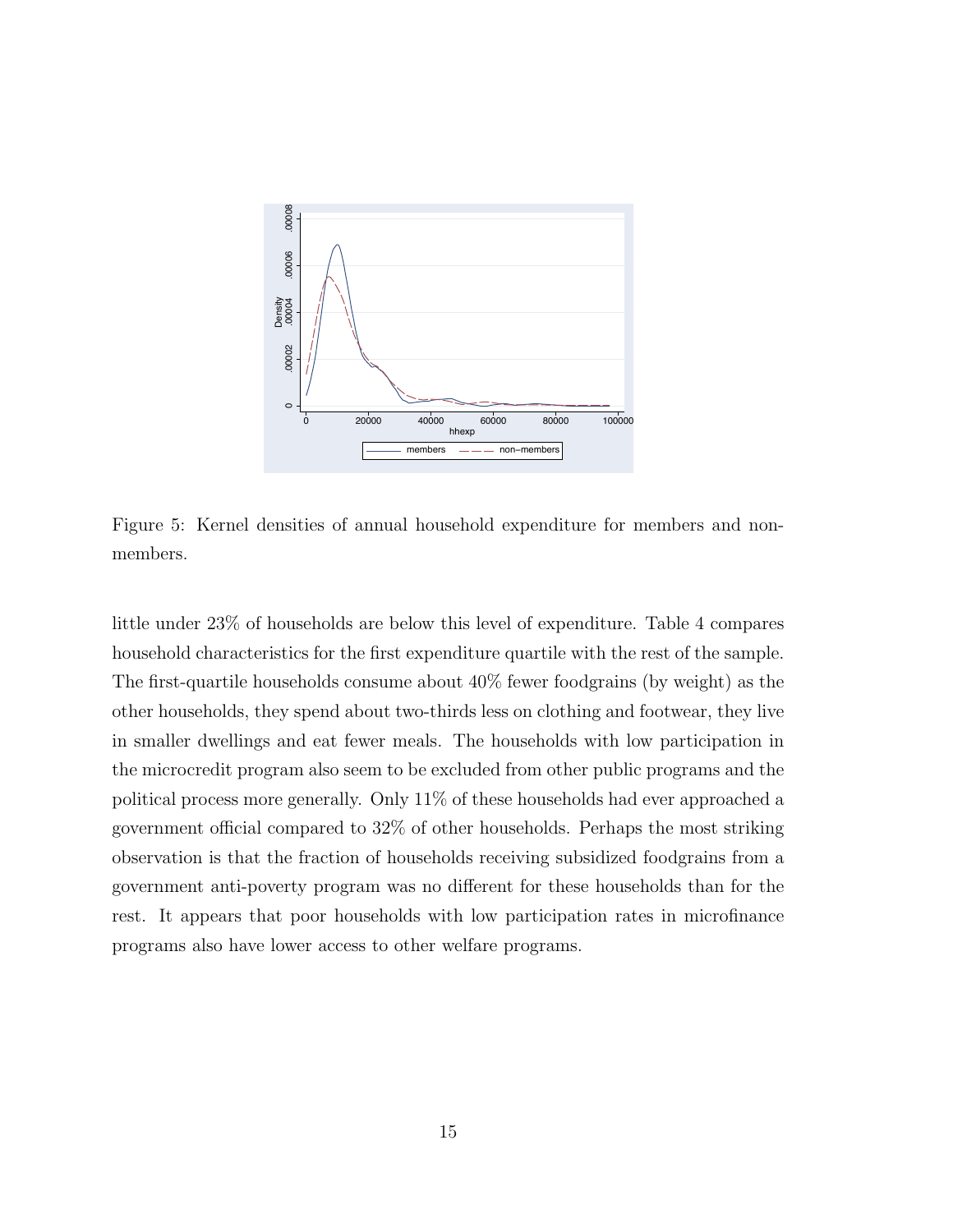|                                                                            | first expenditure<br>quartile | Top 3 expenditure<br>quartiles |
|----------------------------------------------------------------------------|-------------------------------|--------------------------------|
| Meals consumed during the two<br>days prior to the survey                  | 5.16                          | 5.48                           |
| Number of rooms<br>in dwelling                                             | 2.23                          | 3.59                           |
| Foodgrain consumption per<br>day in normal times (kilograms per household) | 2.46                          | 4.37                           |
| Annual expenditure on clothing<br>and footwear (rupees)                    | 1216                          | 4029                           |
| Land owned<br>(hectares)                                                   | .83                           | 1.22                           |
| Fraction ever approached<br>government official                            | .11                           | .32                            |
| Fraction received government<br>subsidized foodgrains                      | .51                           | .51                            |

Table 4: Household characteristics of the first quartile and other households.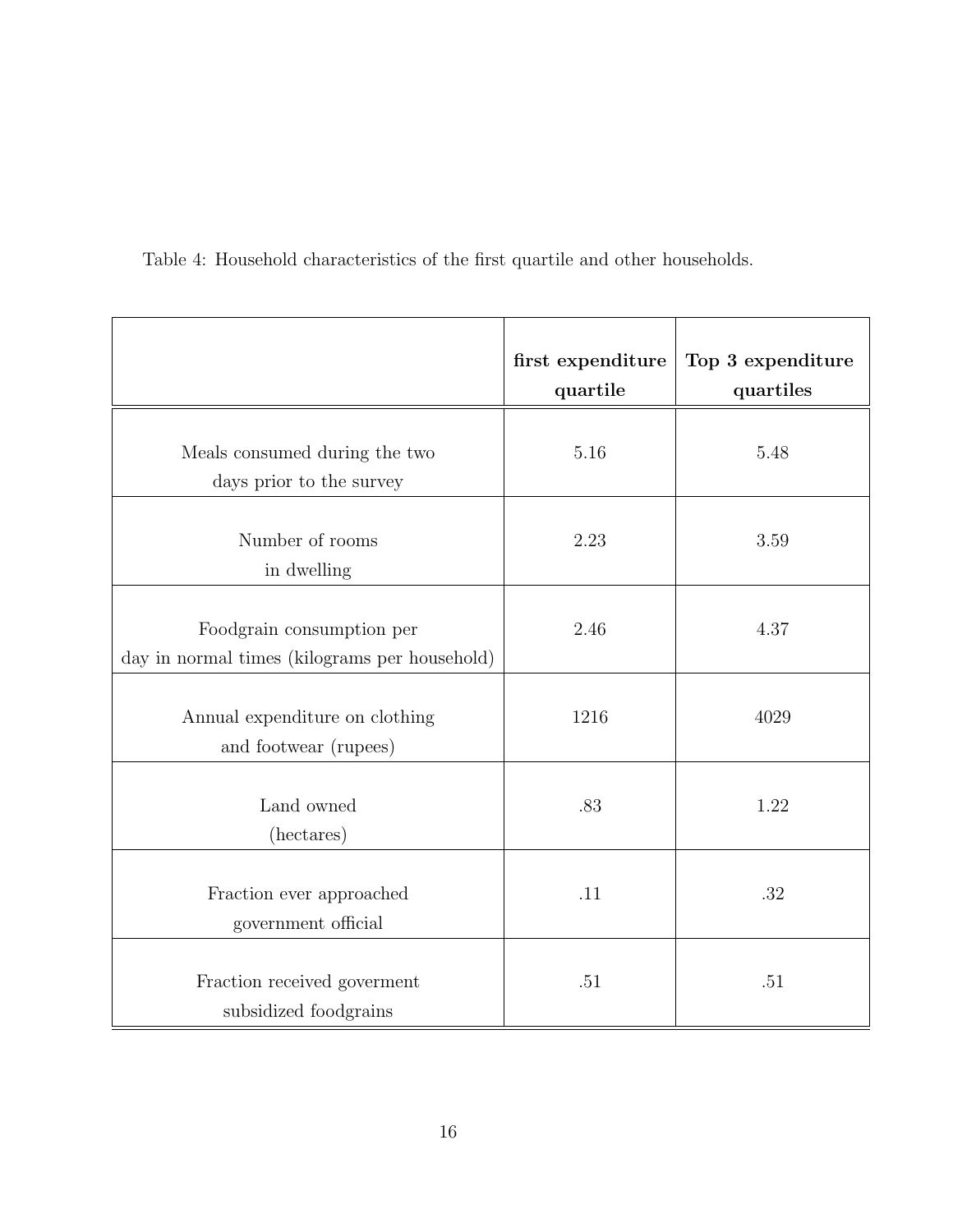## 5 Conclusions

For a variety of plausible reasons, poverty alleviation programs may not reach the poorest households in an area. We explore how statistical methods can be used to test the hypothesis that a program neglects the bottom tail of a distribution in favor of slightly richer households.

We find that recently developed tests of distribution crossing are extremely powerful in testing such a hypothesis even when differences in the distributions of the two groups (participants and non-participants) are not large. We advocate that these be combined with quantile tests to examine program participation among very poor households.

We apply these methods to a microfinance program in India. We find evidence that the population distributions of program participants and non-participants cross, and households in the bottom income quartile are less likely to be program participants than those in the middle two quartiles. These households also appear to have limited access to public programs which are, in principle, designed for their benefit: they are no more likely to be on official poverty lists and government-sponsored social programs.

## References

- [1] Chen, G.J., J.H. Chen and Y.M. Chen, Statistical inference on comparing two distribution functions with a possible crossing point, Technical Report, Department of Mathematics, Anhui University, 1998.
- [2] Chen, Guijing, Jiahua Chen and Yuming Chen, "Statistical inference on comparing two distribution functions with a possible crossing point", Statistics and Probability Letters, 60, 2002, 329-341.